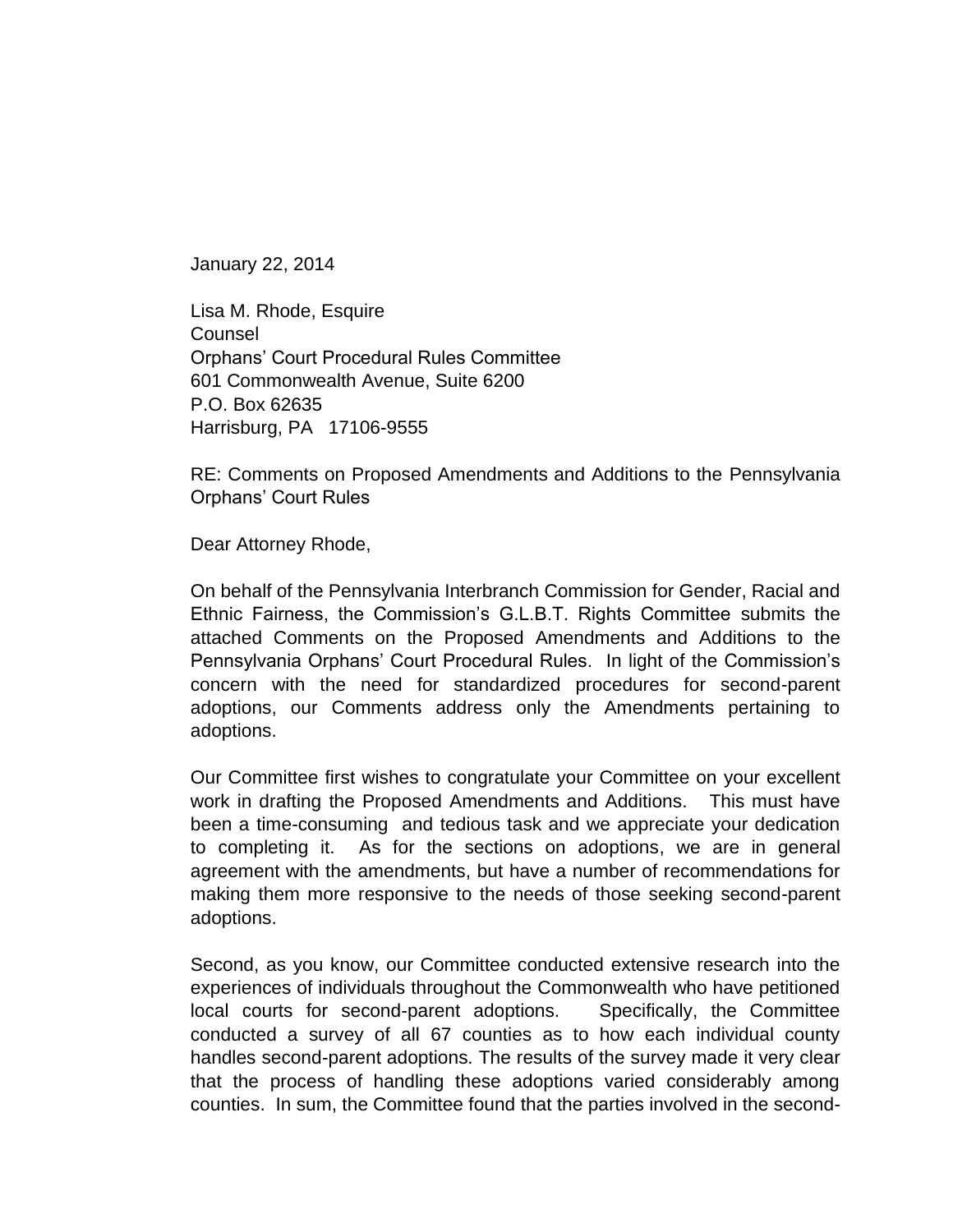Lisa M. Rhode, Esquire January 22, 2014 Page Two

parent adoption process are being treated differently than other adoption petitioners, and in ways that make it almost impossible for them to obtain the adoptions in some counties. Some of the findings include the following:

- Many of the counties indicated that they treated second-parent adoptions like step-parent adoptions, but the evidence showed that they do not do so. Almost all of the counties who responded to the survey required families going through the second-parent adoption process to engage in a home study, criminal and child abuse background checks for the legal/biological parent and the adopting parent, and fingerprinting for both. The step-parent adoption process does not normally require these steps.
- Litigants in second-parent adoptions often must attend multiple hearings to deal with the termination of parental rights of an unknown sperm donor, to file additional paperwork and pay an additional fee to file the Report of Intention to Adopt, and to hire a private home study agency to prepare a report on their behalf. Many of these litigants are unable to afford the cost of complying with these additional requirements.
- Some litigants wait more than a year to finalize their second-parent adoptions because the court in their particular county is requiring not only a home study report but three post-placement reports following the home study report, and also requiring the social worker who prepared the report to appear at the hearing to testify.
- These restrictive requirements are in place even when one parent is the biological parent, the parties used an unknown sperm donor, and the child has been in the care and custody of the petitioner and legal/biological parent since he/she was born.

Our Committee sought to remedy this situation by drafting a separate proposed Second-Parent Adoption Procedure Rule that specifically deals with the problems that face those individuals seeking second-parent adoptions. In contrast, much of the relevant language pertaining to procedures for secondparent adoptions within the Proposed Amendments and Additions is contained within an Explanatory Comment to Rule 15.11 that references the holding of the Supreme Court's decision in *In Re: RBF.*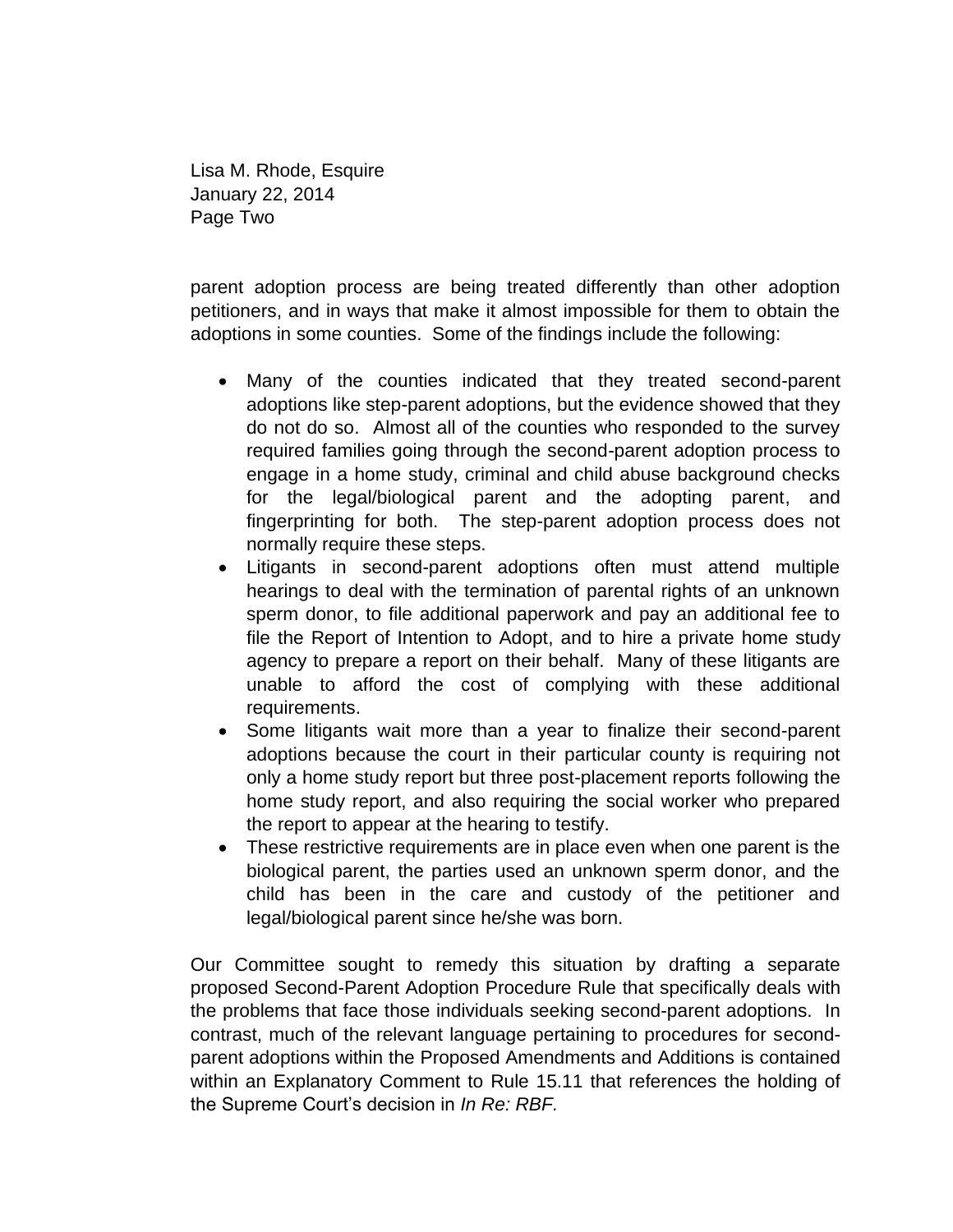Lisa M. Rhode, Esquire January 22, 2014 Page Three

Our concern with this approach is that explanatory comments to a Rule are not officially part of the Rule. *See Commonwealth v. Lockridge,* 810 A.2d 1191, (Pa. Sup. Court 2002) ("the Comments are not part of the Rules and have not been officially adopted or promulgated by this court…. a court may rely on the Comments to construe and apply the Rules")*; see also* PA ST RCP Rule 129 ("Construction of Rules. Titles, Provisos, Exceptions and Headings. Use of Notes and Explanatory Comments"), at (e) ("A note to a rule or an explanatory comment is not a part of the rule but may be used in construing the rule."); *Laudenberger v. Port Authority of Allegheny County*, 496 Pa. 52, 59, 436 A. 2d 147, 151 (1981) ("These explanatory notes have not been officially adopted or promulgated by this Court, nor do they constitute part of the rule. However, they indicate the spirit and motivation behind the drafting of the rule, and they serve as guidelines for understanding the purpose for which the rule was drafted.").

Thus, we have concluded that while we view them as a good start, the Explanatory Comments are not sufficient to address the problems we detailed above. However, we also no longer see the need for a separate Rule for Second-Parent Adoptions. Instead, we have added language to several of the existing Rules in your Proposed Amendments and Additions to address the specific deficiencies in the existing system for dealing with second-parent adoptions in the Commonwealth. Our proposed changes are set forth below in BOLD and are UNDERLINED. Your Proposed Amendments and Additions have been set forth in plain font so that our changes are more apparent.

## **Rule 15.11 Adoption**<sup>1</sup>

(a) *Petition.* A petition for adoption under 23 Pa.C.S. § 2701 shall contain the following averments:

<sup>1</sup> The GLBT's Committee's Comments are **in bold and underlined**. **[Bold brackets]** indicate language that should be removed as we believe such language to be errors/typos in the Proposed Amendments and Additions.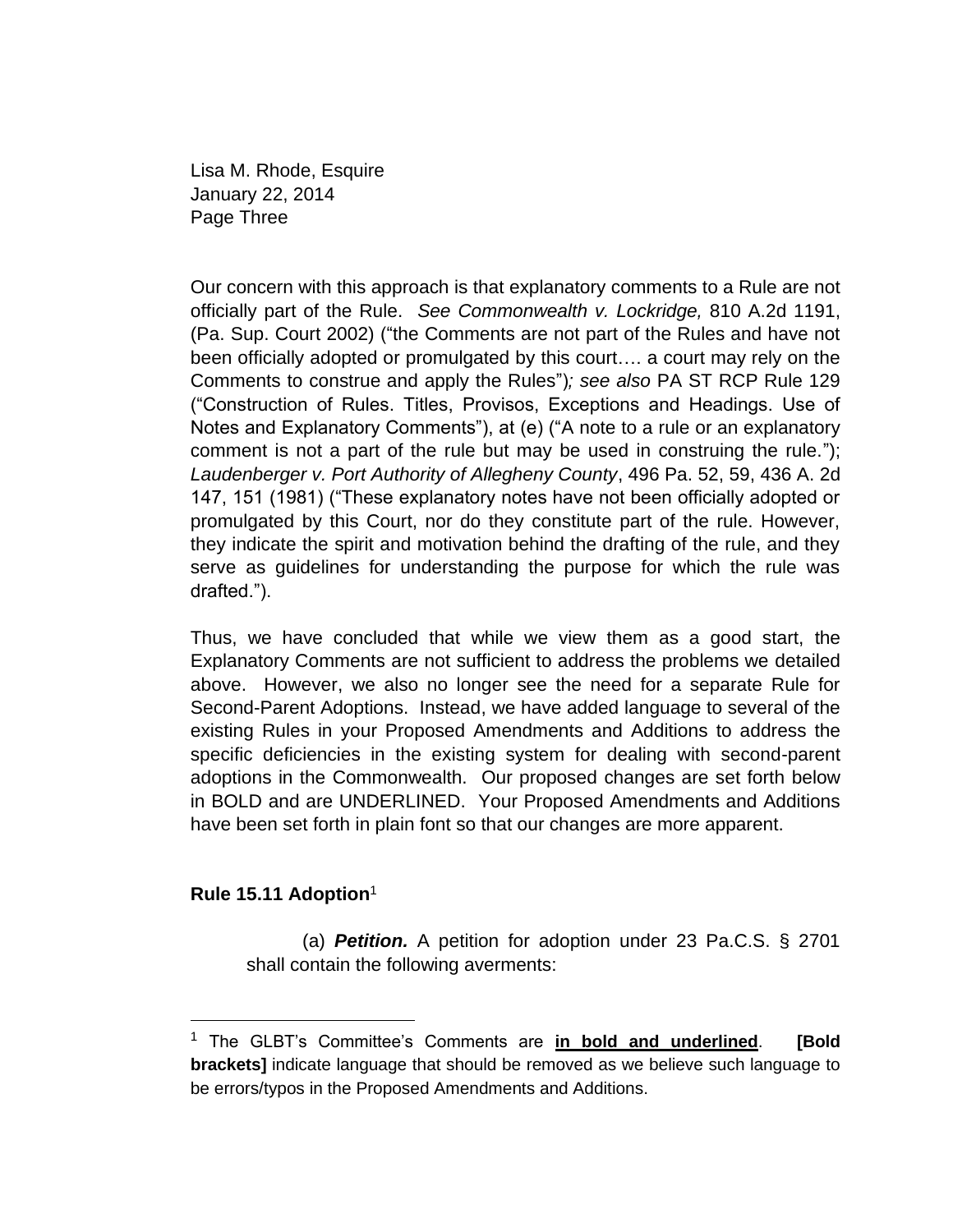Lisa M. Rhode, Esquire January 22, 2014 Page Four

> (1) the name, address, marital status, age, occupation, racial background and religious affiliation of the petitioner(s);

> > (2) the name of the Adoptee;

(3) the relationship, if any, of the petitioner(s) to the Adoptee;

(4) whether the Adoptee has resided with the petitioner(s), and if so, the length of time that Adoptee has so resided with the petitioner(s)**;**

(5) the Intermediary's name and address, if any;

(6) whether the home study and preplacement report under 23 Pa.C.S. § 2530, the Report of an Intention to Adopt under 23 Pa.C.S. § 2531, and the Report of Intermediary under 23 Pa.C.S. § 2533 have been filed, and if not filed, the date when it is anticipated that such reports will be filed; **however if the Prospective Adoptive Parent is the unmarried same-sex partner (or unmarried heterosexual partner) of the parent of the Adoptee, then no such Report of an Intention to Adopt under 23 Pa.C.S. § 2531 or Report of Intermediary under 23 Pa.C.S. § 2533 is necessary. A home study and preplacement report under 23 Pa.C.S. § 2530 and any postplacement reports are also unnecessary unless the Court finds good cause to require these reports due to exceptional circumstances;** 

(7) if there is no Intermediary, if no Report of the Intermediary has been or will be filed, or if the Adoptee has attained eighteen (18) years of age, all vital statistics and other information required in the Report of the Intermediary, so far as is applicable;

(8) whether a birth certificate or certification of registration of birth of the Adoptee is attached to the petition as an exhibit, and if not attached, the reasons why it is not attached, the efforts made to obtain the birth certificate or certification of registration of birth, and the evidence available to establish a date and place of birth of the Adoptee;

(9) whether all the consents required by 23 Pa.C.S. § 2711 are attached to the petition as exhibits;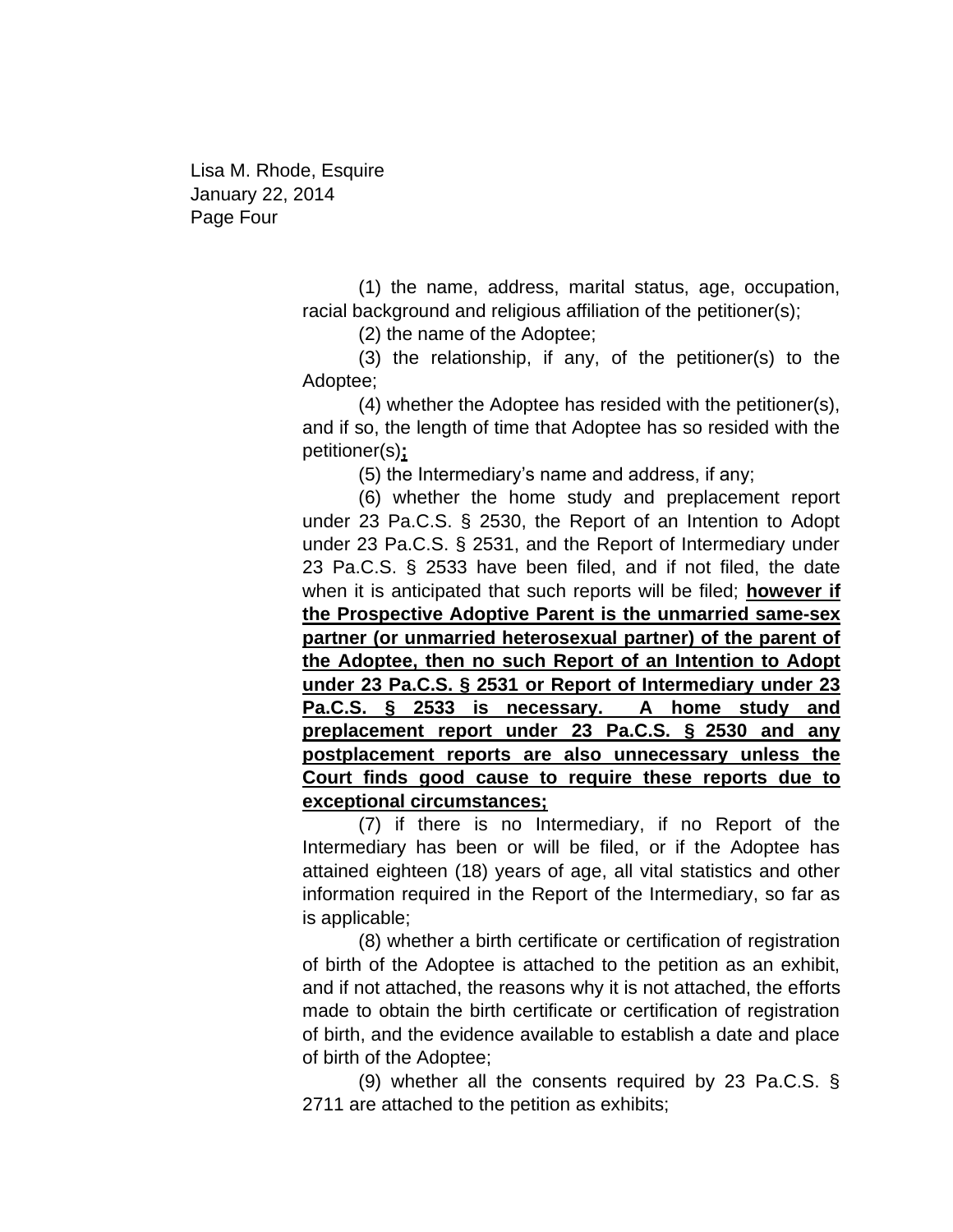Lisa M. Rhode, Esquire January 22, 2014 Page Five

> (10) if any of the exhibits listed in subparagraph (a)(6) or (a)(9) are not attached to the petition, specific averments explaining why such exhibits have not been attached and the reasons showing cause why the Court may enter a decree of adoption under 23 Pa.C.S. § 2901, notwithstanding the absence of all legal requirements having been met;

> (11) whether the Agency or Intermediary, if any, counsel representing the Agency or Intermediary or counsel representing any other party to the adoption has informed the Prospective Adoptive Parent(s) and the Adoptee who has attained twelve (12) years of age of the opportunity to enter into a Contact Agreement, or the reason(s) why such notice has not or cannot be given;

> (12) whether a proposed, executed agreement for postadoption contact and/or communication is attached to the petition as an exhibit, and if so, an averment as to one of the following:

> > (A) the Contact Agreement and Court order approving the Contact Agreement are attached as exhibits to the petition; or

> > (B) a proposed, executed agreement for post-adoption contact and/or communication has been submitted and is pending before the Court; or

> > (C) a proposed, executed agreement for post-adoption contact and/or communication is being filed with this petition or under a separate petition simultaneously with the filing of this petition;

(13) the proposed new name of the Adoptee if a change in name is desired;

(14) that the petitioner(s) desire to have the relationship of parent and child established between the petitioner(s) and the Adoptee; and

(15) that each petitioner has read and understands the petition and believes its filing to be in the Adoptee's best interests.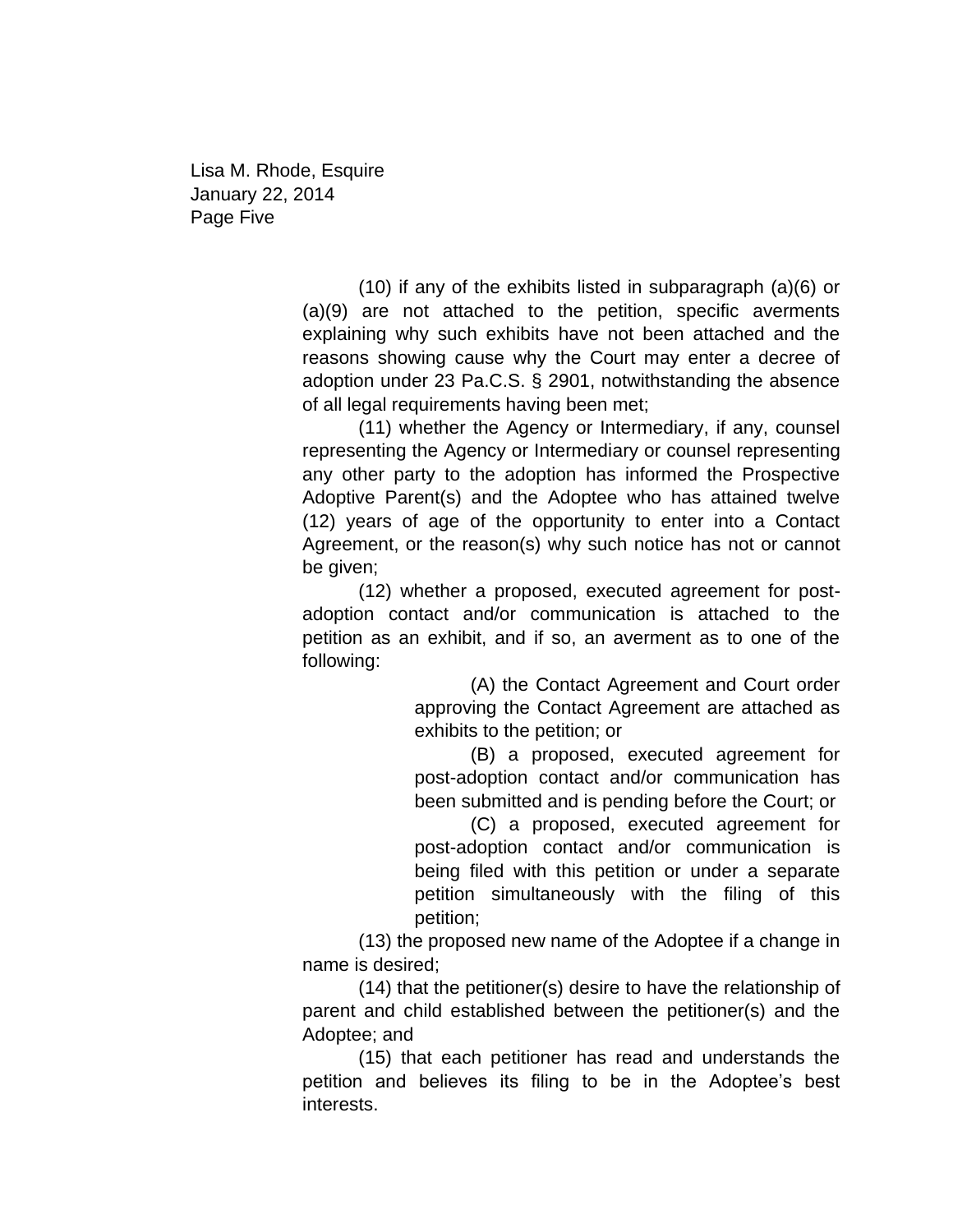Lisa M. Rhode, Esquire January 22, 2014 Page Six

(b) *Exhibits.* The petition shall have attached to it the following exhibits, **unless otherwise specified in the petition**:

> (1) a birth certificate or certification of registration of birth of the child;

> (2) the consent(s) required by 23 Pa.C.S. §**[§]** 2711, as applicable;

> (3) unless previously filed, **or inapplicable to the particular adoption**, the Report of the Intermediary with the exhibits required under 23 Pa.C.S. § 2534;

> (4) a verified statement from a representative of the Agency or Intermediary, counsel representing the Agency or Intermediary, or counsel representing any other party that notice was provided to the Prospective Adoptive Parent(s) and to the Adoptee if he or she has attained twelve (12) years of age regarding the opportunity to enter into a Contact Agreement and the specific date(s) on which such notice was given; and

> (5) any Contact Agreement and the Court order approving the Contact Agreement, or if not previously approved, any proposed, executed agreement for post-adoption contact and/or communication for which Court approval is requested, unless the agreement is being submitted under a separate petition.

## (c) *Notice or Consent—Parents of Child.*

(1) Notice of the hearing on the petition for adoption shall be given to each birth parent as provided by Rule 15.3 unless:

> (A) he or she has consented in writing to the adoption and his or her consent has been previously confirmed as provided in Rule 15.7;

> (B) he or she has voluntarily relinquished his or her parental rights in a proceeding under Rule 15.5 or Rule 15.6;

> (C) his or her parental rights have been involuntarily terminated in a proceeding under Rule 15.8; or

> (D) **where the evidence shows that the Adoptee was conceived through anonymous donor sperm, or**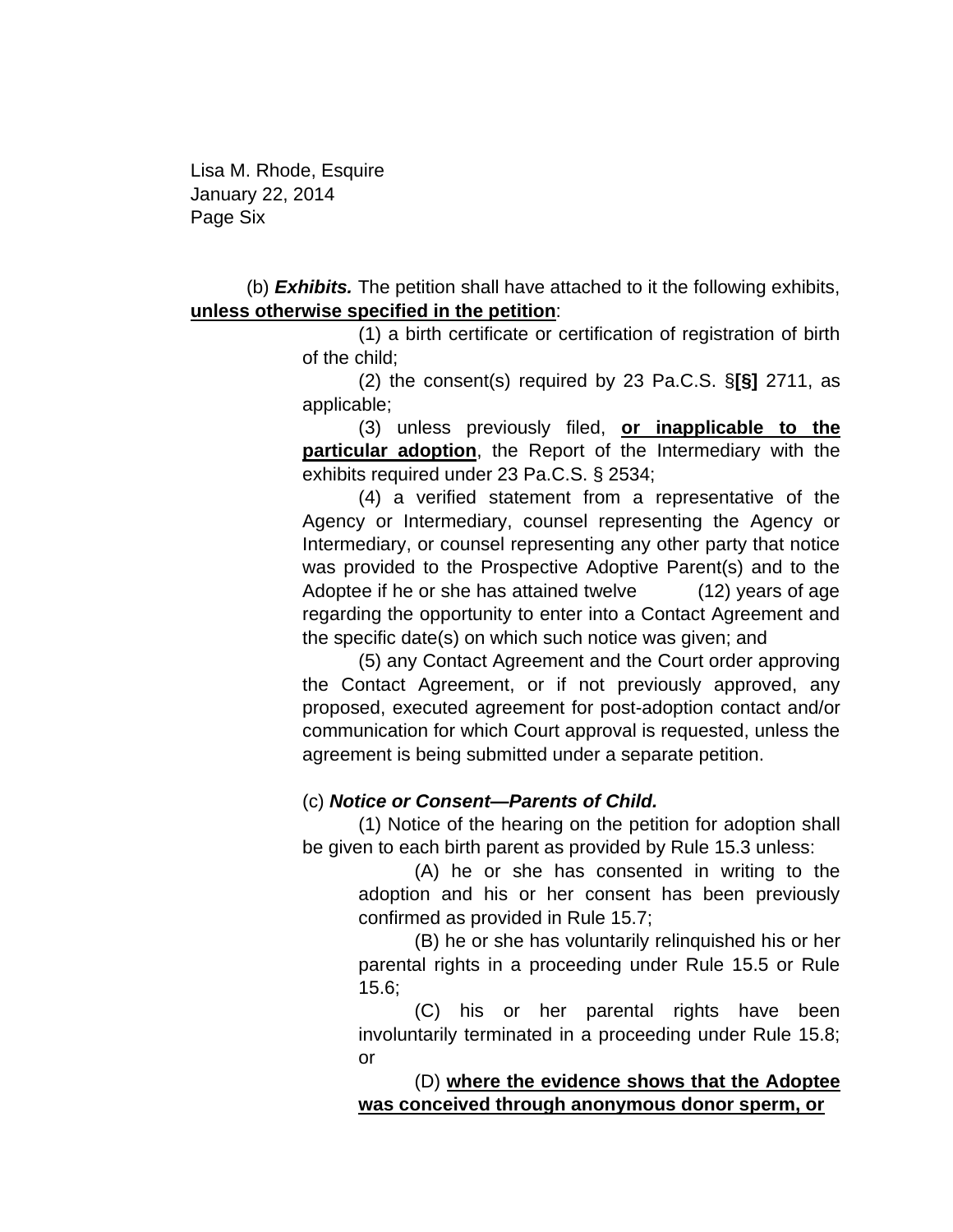Lisa M. Rhode, Esquire January 22, 2014 Page Seven

## **from a donor who donated sperm in a clinical setting and signed a contract waiving his rights and therefore no termination hearing was necessary.**

(2) If, as part of the adoption hearing, the petitioner(s) is/are seeking Court approval for a proposed, executed agreement for post-adoption contact and/or communication, the petitioner(s) shall serve a copy of the petition for approval and the proposed agreement as provided in subparagraph (d)(1) of Rule 15.10 upon the individuals and entities therein listed, shall file a Certificate of Service as provided in subparagraph (d)(2) of Rule 15.10, and shall provide notice of the adoption hearing to these individuals and entities as provided in subparagraph (f)(3) of Rule 15.10.

(d) *Investigation.* A petition for adoption shall be subject to investigation as prescribed by local rules. The investigation report shall cover the matters alleged in the petition, any other matters that may affect the welfare of the child, and the information required by 23 Pa.C.S. §§ 2535 and 2724, **unless the petition for adoption is the petition of the unmarried same-sex partner (or unmarried heterosexual partner) of the parent of the Adoptee.**

(e) *Hearing.* The Court shall conduct a hearing on the petition for adoption to determine the desirability of the proposed adoption and whether the adoption will promote the Adoptee's needs and welfare. Upon a hearing, if the Court determines that the adoption can be granted, the Court shall enter a decree as provided in Section 2902 of the Adoption Act. See 23 Pa.C.S. § 2902.

> (1) If the petition for adoption contains averments as provided in subparagraph (a)(10), the Court shall take evidence to determine if the petitioner has shown **good** cause for failing to meet the statutory requirements of the Adoption Act and has demonstrated that the Adoptee's needs and welfare nevertheless will be best served by entering a decree of adoption. The petitioner shall present evidence upon which the Court can find cause to dispense with a statutory requirement of the Adoption Act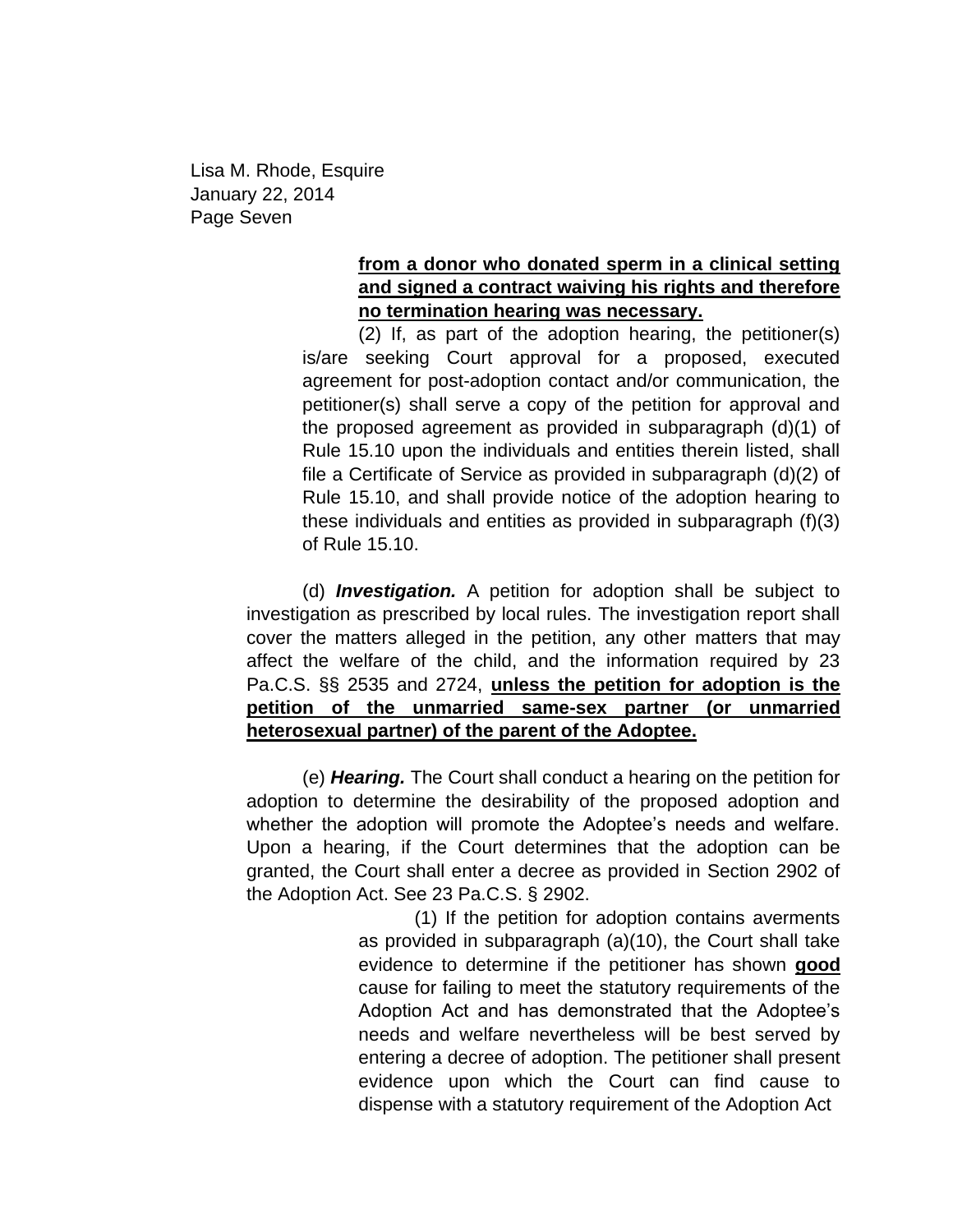Lisa M. Rhode, Esquire January 22, 2014 Page Eight

> at the adoption hearing or in a separate hearing, as the Court may determine. **If the Court determines that a home study and preplacement report under 23 Pa.C.S. § 2530 or any postplacement reports are required in the case of an unmarried same-sex partner (or unmarried heterosexual partner) of the parent of the Adoptee, then said reasons for requiring the home study are to be set forth in writing by the Court.**

> (2) At the hearing on the petition for adoption, there shall be offered in evidence a report, certified by counsel for the petitioner(s), setting forth the amount of fees and expenses paid or to be paid to counsel, and any other fees, costs and expenses paid or to be paid to an Intermediary or any other person or institution, in connection with the adoption.

(f) *Adult—Change of Name.* When the person to be adopted is over the age of 18 years and desires to assume the surname of the adopting parent(s), evidence showing compliance with the law relating to change of name must be introduced before a decree will be made.

(g) *Decree.* The Decree of Adoption shall conform to the requirements of 23 Pa.C.S. §§ 2901- 2902, 2904.

**Explanatory Comment**: The Court, in its discretion, can dispense with any statutory requirement of the Adoption Act for cause shown. See 23 Pa.C.S. **§** 2901. As a result, if petitioner is unable to satisfy all the prerequisites or attach all the exhibits required by the Adoption Act, the petition for adoption should not be dismissed summarily. Rather, the petitioner should be afforded an opportunity to demonstrate why a statutory requirement has not or cannot be met and why the proposed Adoptee's best interest is nevertheless served by granting the adoption petition. For example, in *In re Adoption of R.B.F. and R.C.F.*, 569 Pa. 269, 803 A.2d 1195 (2002), the Supreme Court, after construing and relying upon section 2901, determined that the Adoption Act does not preclude two unmarried same-sex partners (or unmarried heterosexual partners) from adopting a child because the hearing judge for cause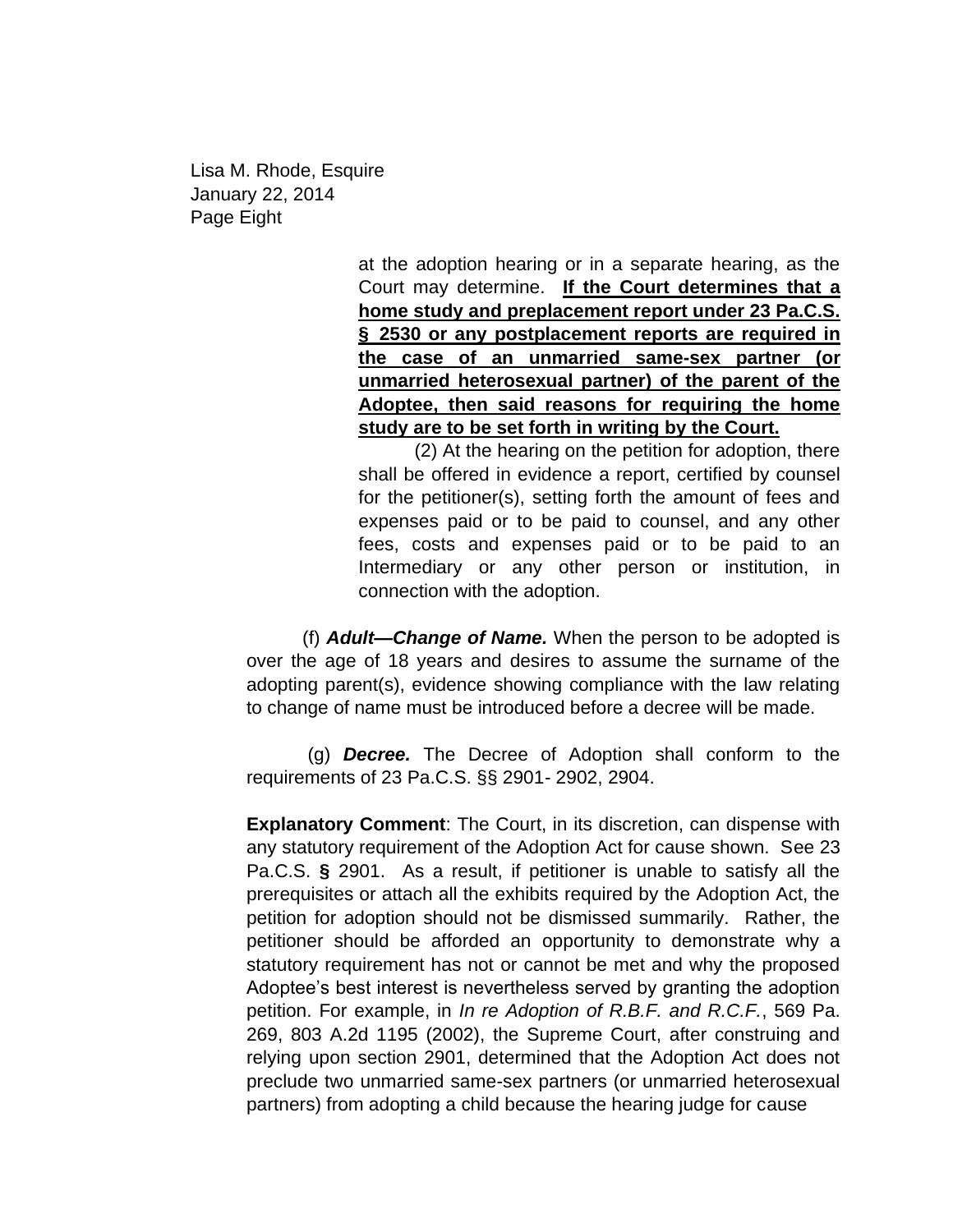Lisa M. Rhode, Esquire January 22, 2014 Page Nine

> shown can dispense with the statutory requirement that a consent to adopt under section 2711(d) include, *inter alia*, a relinquishment of parental rights by the parent consenting to the adoption.

> If the petition for adoption contains averments as provided in paragraph (a)(10), the Court shall conduct an evidentiary hearing. If after reviewing the averments in the petition, the Court is satisfied that cause can be shown and the Adoptee's best interests will be promoted by the entry of a decree of adoption, then the Court should conduct one hearing on the adoption petition, taking evidence of why all the statutory requirements have not and need not be met as well as why the Adoptee's needs and welfare will be promoted by the adoption. Nothing prevents the Court, in its discretion, from conducting separate evidentiary hearings if the Court after reviewing the petition is uncertain that the averments establish sufficient cause for relieving the petitioner(s) of a statutory requirement under the Adoption Act. In all cases, however, the petitioner is entitled to a hearing and an opportunity to present evidence in support of the averments in the petition. *See In re Adoption of R.B.F. and R.C.F*. The Court, in its discretion, can dispense with any statutory requirement of the Adoption Act if the petitioner presents evidence establishing cause for failing to meet a statutory requirement. See 23 Pa.C.S. § 2901.

Per section 2733(c) of the Adoption Act, 23 Pa.C.S. § 2733(c), notice of the opportunity to enter into a Contact Agreement should be given to any Adoptee who reasonably can be expected to understand the opportunity, benefits and consequences of continuing post-adoption contact and communication with Birth Relative(s). Notwithstanding the statutory language, this Rule requires proof only that notice was given to an Adoptee who is twelve (12) years of age or older because the Court, without separate, independent evidence and observations, is not capable of determining which Adoptees are sufficiently mature and capable of understanding this notice and opportunity; and furthermore, only an Adoptee**[s]** who has attained twelve (12) years of age must consent to any proposed agreement for post-adoption contact and/or communication submitted to the Court for approval. See 23 Pa.C.S. § 2738(c)(3).